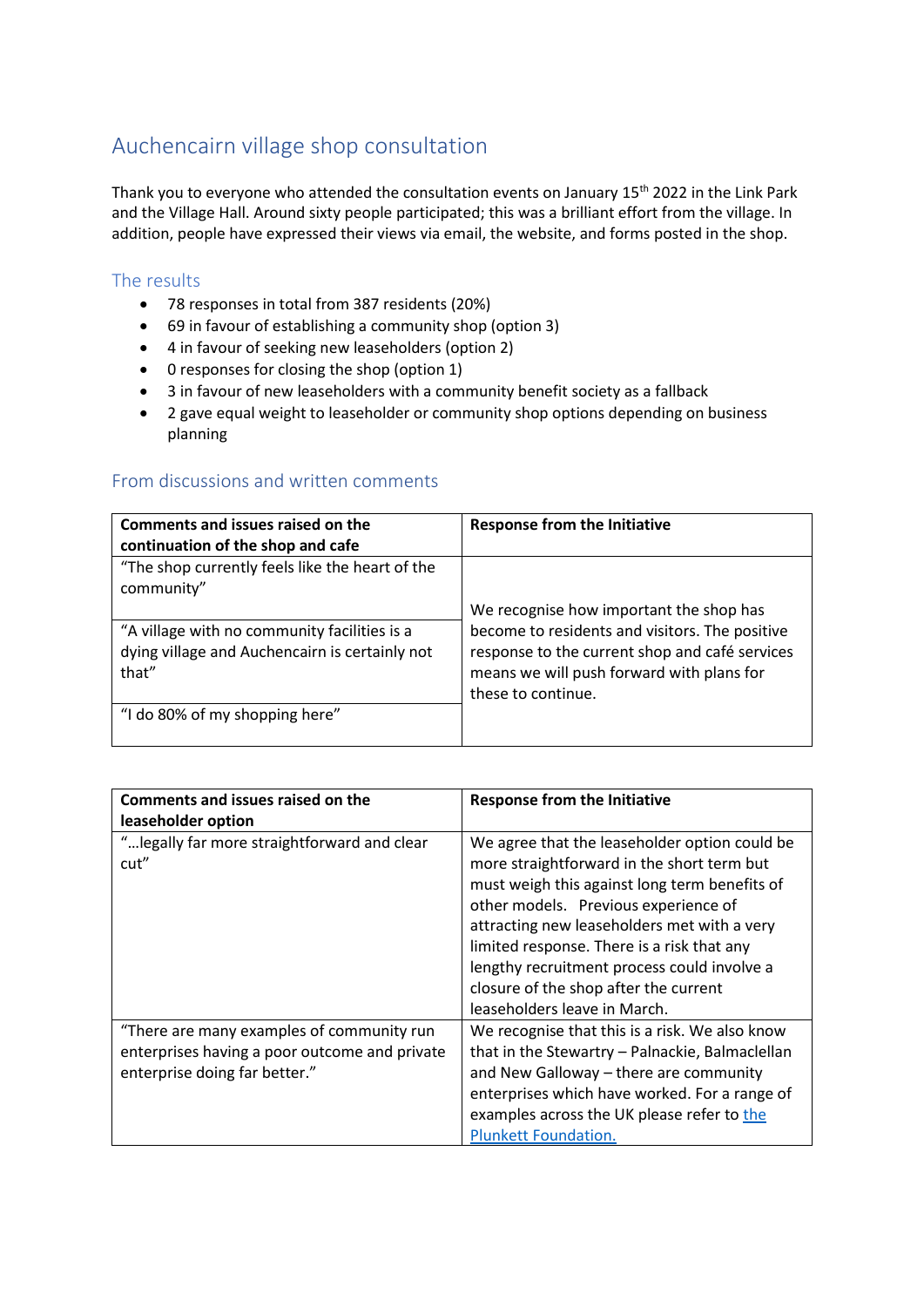| Comments and issues raised on the             | <b>Response from the Initiative</b>             |
|-----------------------------------------------|-------------------------------------------------|
| continuation of the Post Office               |                                                 |
| "What will happen to the Post Office?"        | The Post Office is yet to respond to the        |
|                                               | resignation of the leaseholders. The use of the |
| "The space currently taken up by the PO could | Post Office has changed considerably since      |
| be utilised for shop / café"                  | 2005 when it became part of the shop. We are    |
|                                               | awaiting discussion with the Post Office.       |
| "There are Post Office transactions which can |                                                 |
| be undertaken at a shop till."                |                                                 |
|                                               |                                                 |

| <b>Comments and issues raised on the</b>                                                        | <b>Response from the Initiative</b>                                                                                                                                                                                                                                                                                                                                                                                                                      |
|-------------------------------------------------------------------------------------------------|----------------------------------------------------------------------------------------------------------------------------------------------------------------------------------------------------------------------------------------------------------------------------------------------------------------------------------------------------------------------------------------------------------------------------------------------------------|
| <b>Community Benefit Society option</b>                                                         |                                                                                                                                                                                                                                                                                                                                                                                                                                                          |
| "Other community shops in the area -<br>Balmaclellan or New Galloway have a good<br>reputation" | We agree. These businesses are well supported<br>and provide a valuable service to their<br>communities. Discussions will take place with<br>the managers of these shops to understand<br>how they have implemented the model locally.<br>Further support and advice will be provided by<br>the Plunkett Foundation.                                                                                                                                     |
| "Unlikely there would be any 'profits' if<br>Community owned?"                                  | The current leaseholders have turned the<br>shop/café into a profitable enterprise. With the<br>same support from the current customer base,<br>there is no reason for that to change. There are<br>always risks with any business and we<br>acknowledge profit is not a foregone<br>conclusion. The advantage of a Community<br>Benefit Society (CBS) is that it puts profits back<br>into community projects, that is the reason for<br>its existence. |
| "Are you going to issue shares?                                                                 | The exact model and process will be decided by<br>the CBS once it is established. Shares may be<br>considered after advice has been sought on the<br>simplest initial model to move forward without<br>interruption to the shop services. Because we<br>own the building, shop fittings and the larger<br>appliances, we are in a very good position and<br>only need funds to buy out the existing stock.<br>We have had offers of help to cover this.  |
| Comments and issues raised on employment                                                        | <b>Response from the Initiative</b>                                                                                                                                                                                                                                                                                                                                                                                                                      |
| opportunities                                                                                   |                                                                                                                                                                                                                                                                                                                                                                                                                                                          |
| "Will the manageress position be advertised?"                                                   | To provide continuity, the current experienced                                                                                                                                                                                                                                                                                                                                                                                                           |

| <b>UPPULLUILLES</b>                           |                                                 |
|-----------------------------------------------|-------------------------------------------------|
| "Will the manageress position be advertised?" | To provide continuity, the current experienced  |
|                                               | manager's employment will transfer. However,    |
|                                               | other part time positions are required and they |
|                                               | will be advertised in due course.               |
|                                               |                                                 |